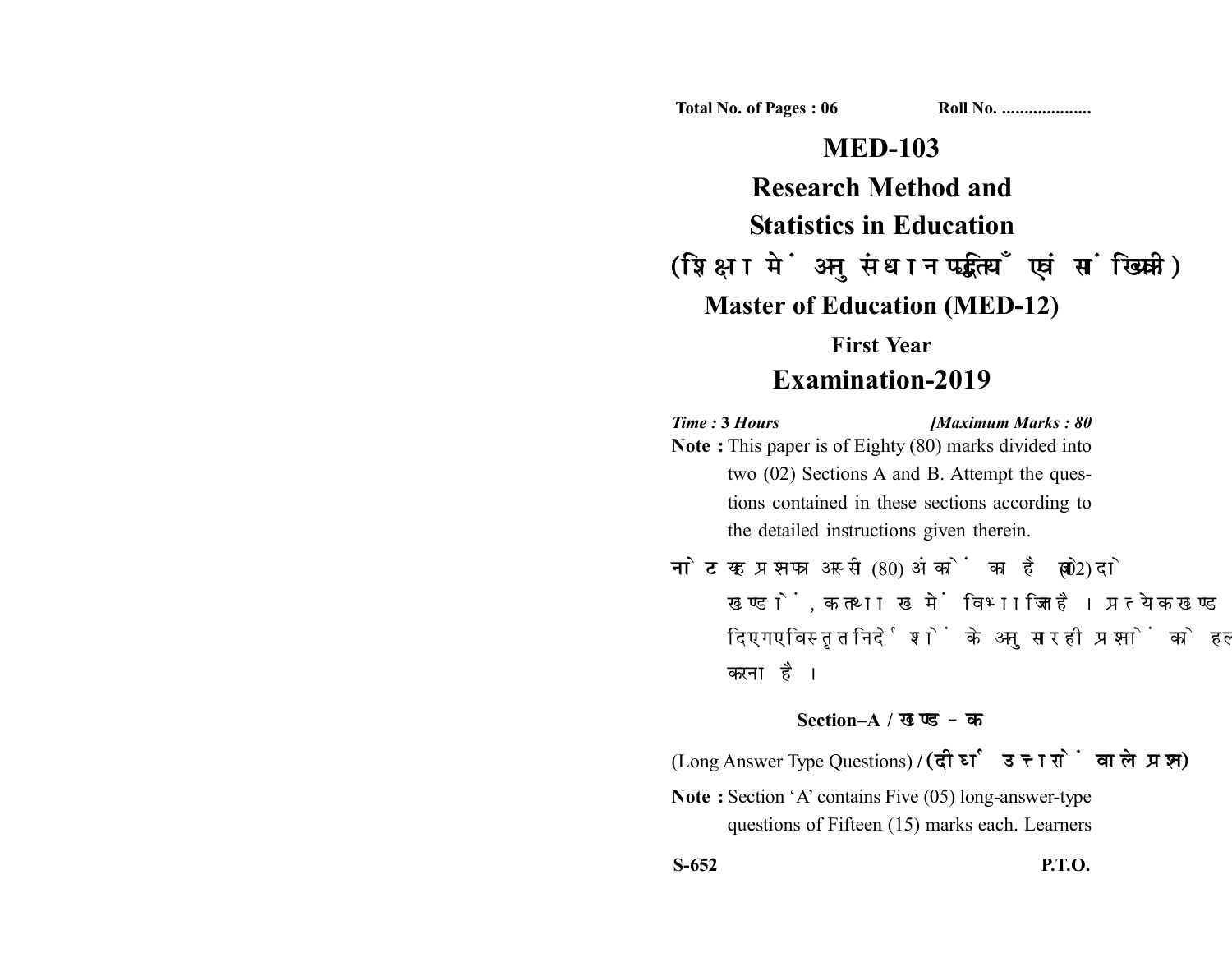4. What is qualitative research and quantitative research? Explain the differences between these two types of researches.

मात्रात्मक अनुसंधान और गुणात्मक अनुसंधान से आप क्या समझते हैं? इन दो प्रकार के अनसंधान के मध्य अंतर स्पष्ट कीजिए।

5. Describe the various steps of Research Report Writing.

शोध प्रतिवेदन लेखन के विभिन्न चरणों का वर्णन कोजिए।

#### **Section–B /**

(Short-Answer-Type Questions) **/** 

- **Note :** Section 'B' contains Eight (08) short-answertype questions of Seven (07) marks each. Learners are required to answer any Five (05) questions only. **(5×7=35)**
- नोट: खण्ड'ख' में आठ (08) लघु उत्तरों वाले प्रश्न दिये गये हैं. प्रत्येक प्रश्न के लिए सात (07) अंक निर्धारित हैं। शिक्षार्थियों को इनमें से केवल पाँच (05) प्रश्नों के उत्तर देने हैं।

1. Write a short note on need and importance of educational research.

शैक्षिक अनुसंधान की आवश्यकता और महत्व पर एक टिप्पणी लिखिए।

2. Explain Stratified Random Sampling method with example.

स्तरीकृत यादुच्छिक प्रतिचयन विधि को उदाहरण सहित स्पष्ट कीजिए।

- 3. Write the meaning of research problem. Explain the sources of research problem. शोध समस्या का अर्थ लिखिए। शोध समस्या के स्रोतों को स्पष्ट कीजिए।
- 4. Write the factors affecting validity. Explain the relationship between reliability and validity. वैधता को प्रभावित करने वाले कारकों को लिखिए। विश्वसनीयता तथा वैधता में सम्बन्ध स्पष्ट कीजिए।
- 5. Write the research priorities in the field of Education.

शिक्षा के क्षेत्र में अनुसंधान की प्राथमिकताओं को लिखिए।